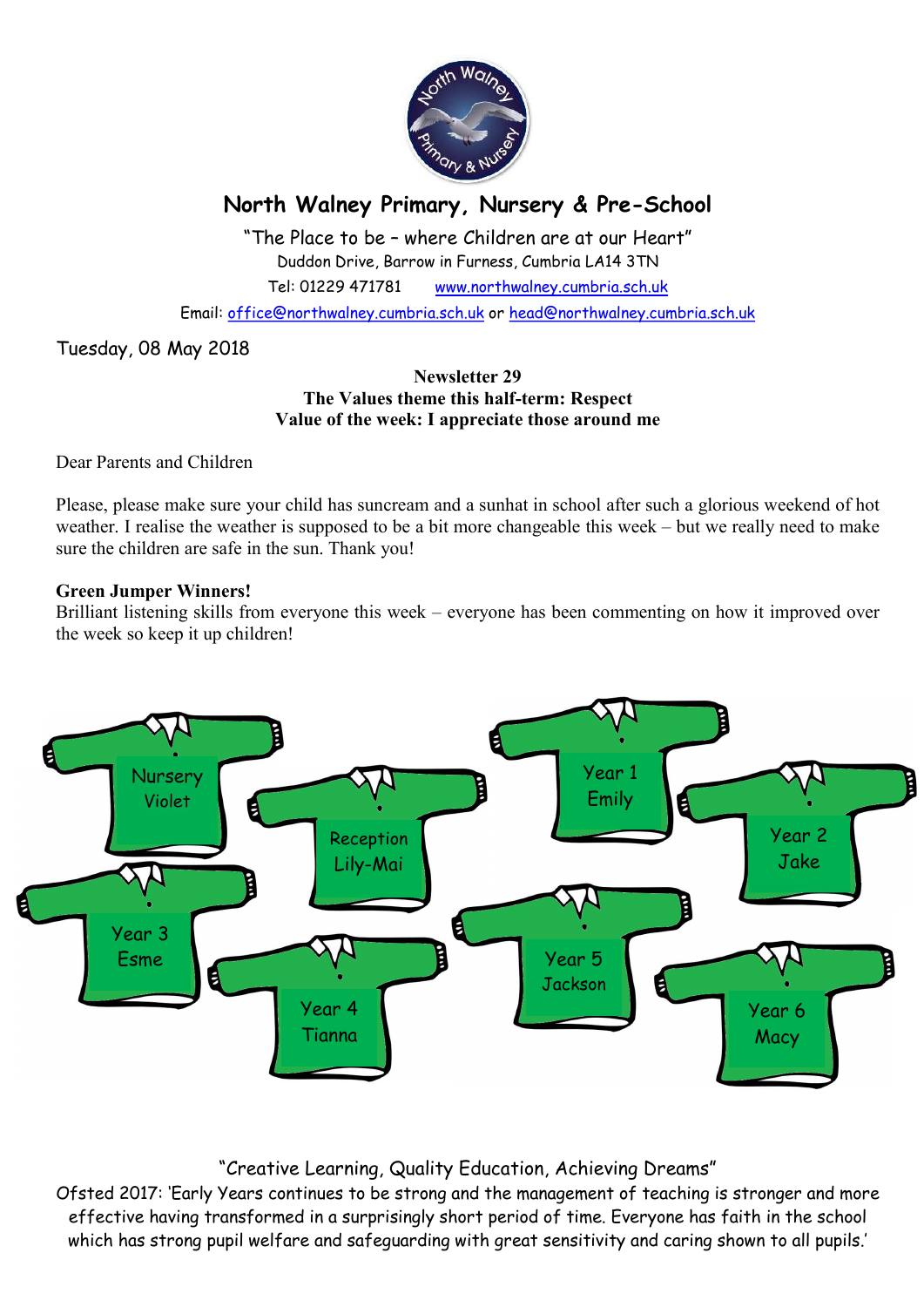## Coniston to Barrow Walk – LAST CHANCE to support us!

Only 4 days to go now and we are still trying to raise as much money for the school as possible. If you know of any businesses who would like to sponsor us, or any relatives, or if you would like to sponsor the team then please either log on to https://keswick2barrow.co.uk/walkerdonation and you can search for any of the team (full list below). Or you can send your sponsor money in to school in an envelope and we will add it to our total. Any help you can give is greatly appreciated as we want to raise as much as we can for our fab school. Full list of our walking team:



Carron Joyce Chris Mountford Cora Hambleton Fiona Gilmour Jean Thornton Jenny Earley Kay Malone Kimberley Eccles Michelle Scott-McCullough Nicola Bland Paul Slater Susie Hunt Tina Holywell Thank you!

## Food Bank Appeal

As you will have seen from my text last week, the Foodbank is desperately short of certain food items and we would like to help them as much as possible. Therefore we have decided to have a non-uniform day on Friday 18<sup>th</sup> May and would like to ask for donations of pasta sauces, tins of vegetables or fruit, UHT milk, tuna, custard, rice pudding and anything else you can send in that doesn't have a short use by date. Thank you everyone for helping out with this appeal – I am sure we will all do what we can.





#### Karate is cancelled for 10<sup>th</sup> May!

Please note there is no Karate this week so you need to pick your children up at the usual time – or you can book them in to Natterjacks for the evening, just let Cora know!

## Water Park trips for Year 1 and 2

These are happening on  $10^{th}$  May and on  $24^{th}$  May – please check your letters to know which one your child is on. Full payment of £15 is needed before the day please! Thank you!





## London trip

Final payments for the Year 6 trip to London need to be made by Friday 18<sup>th</sup> May please. We have a meeting for parents tonight after school if anyone wants to find out more about the trip! It will be held in the school library.